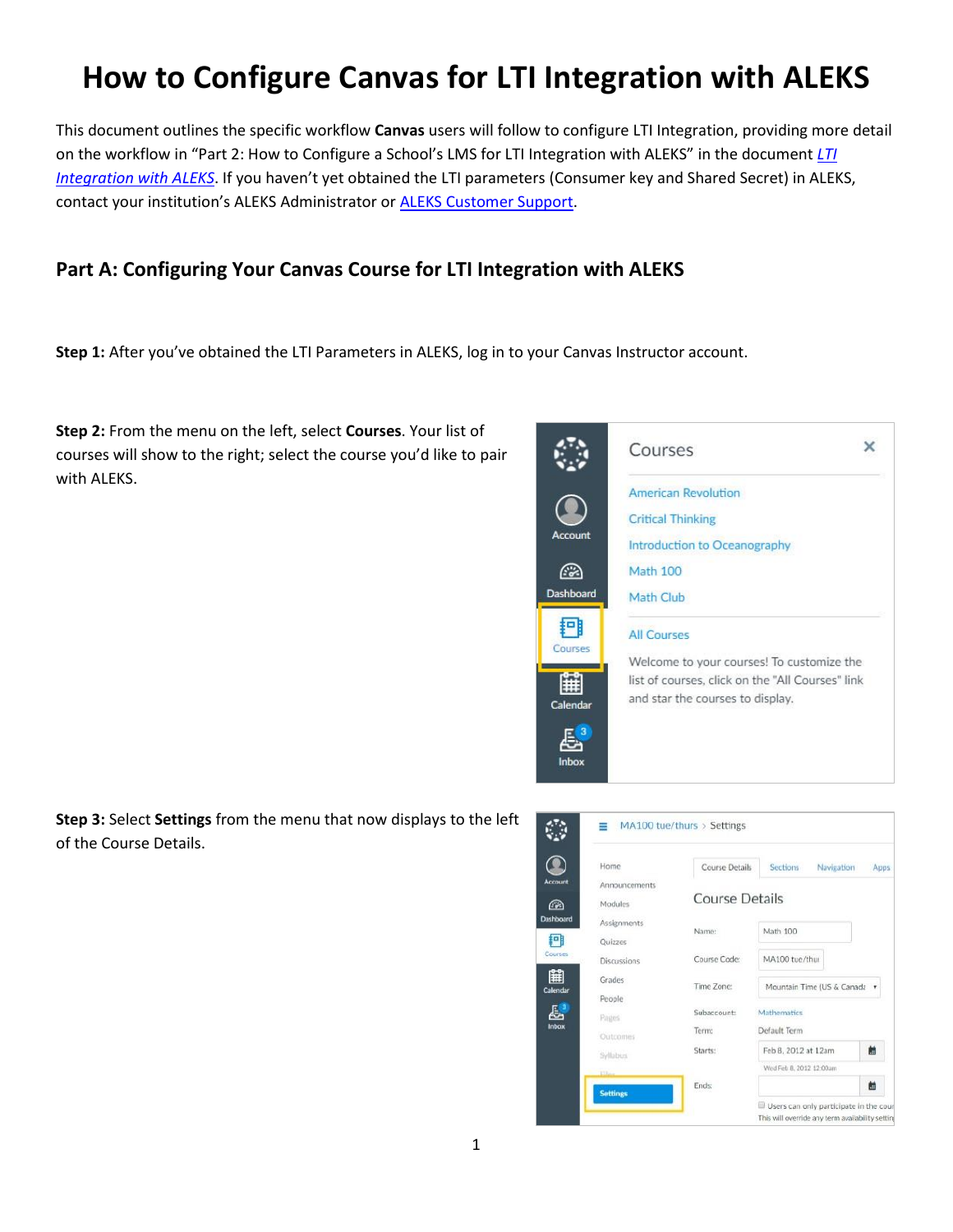**Step 4:** Multiple tabs will display from left to right toward the top of the screen. Select **Apps**.

| Home            | <b>Course Details</b><br>Sections<br>Navigation<br>Feature Options<br>Apps          |
|-----------------|-------------------------------------------------------------------------------------|
| Announcements   |                                                                                     |
| Modules         | <b>External Apps</b>                                                                |
| Assignments     | Apps are an easy way to add new features to Canvas. They can be added to individual |
| <b>Quizzes</b>  | configured, you can link to them through course modules and create assignments for  |
| Discussions     | See some LTI tools that work great with Canvas.                                     |
| Grades          | <b>Name</b>                                                                         |
| People.         | Graphing Tool                                                                       |
| Pages:          |                                                                                     |
| Outcomes        | Khan Academy Videos                                                                 |
| Sylbbus         |                                                                                     |
| Files.          |                                                                                     |
| <b>Settings</b> |                                                                                     |



| <b>Course Details</b> | Sections | Navigation | Apps | <b>Feature Options</b> |
|-----------------------|----------|------------|------|------------------------|
| <b>External Apps</b>  |          |            |      | $+$ App                |

**Step 6:** A pop-up box will display. From the **Configuration Type** pull-down menu at the top, select **By URL.** Below are the recommended settings to input for each field.

- **Name:** ALEKS
- **Consumer Key:** obtain from the LMS Integration page in the ALEKS Administrator Module (contact your institution's ALEKS Administrator if you do not have this)
- **Shared Secret:** obtain from the LMS Integration page in the ALEKS Administrator Module (contact your institution's ALEKS Administrator if you do not have this)
- **Config URL:** <https://secure.aleks.com/lti/canvas.xml>

| Add App                                 | ×                        |
|-----------------------------------------|--------------------------|
| Configuration Type                      |                          |
| By URL                                  | $\overline{\phantom{a}}$ |
| Name                                    |                          |
| ALEKS                                   |                          |
| Consumer key                            | Shared Secret            |
|                                         |                          |
| Config URL                              |                          |
| https://secure.aleks.com/lti/canvas.xml |                          |
| Example: https://example.com/config.xml |                          |

**Step 7:** After inputting the recommended settings, select **Submit.**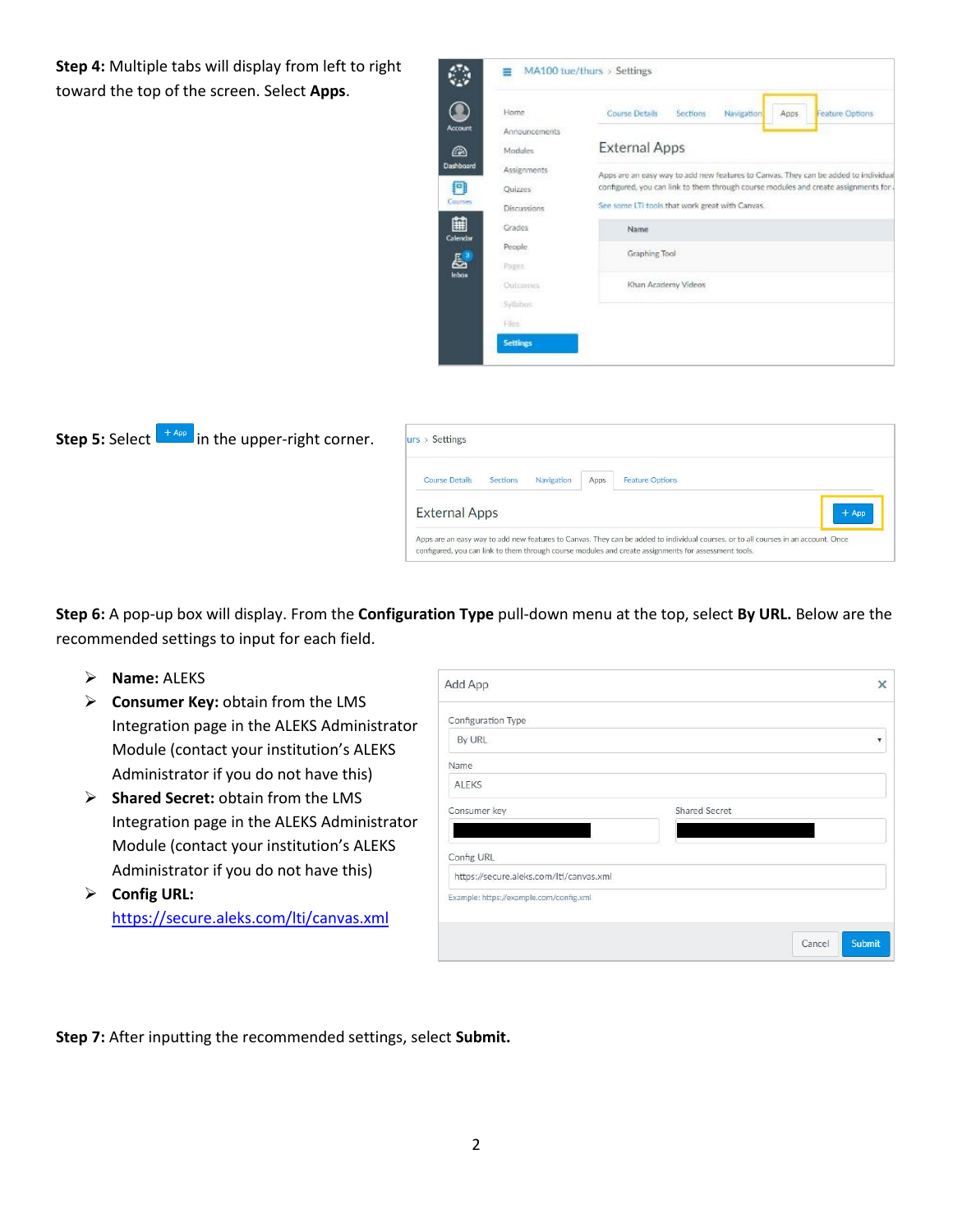You will now see ALEKS listed as an External App.



#### **Part B: Configuring Your Canvas Assignment**

**Step 1:** If you haven't done so, log in to your Canvas Instructor account and, from the menu on the left, select the course to configure the ALEKS assignment in.



**Step 2:** Select **Assignments** from the inner menu on the left.

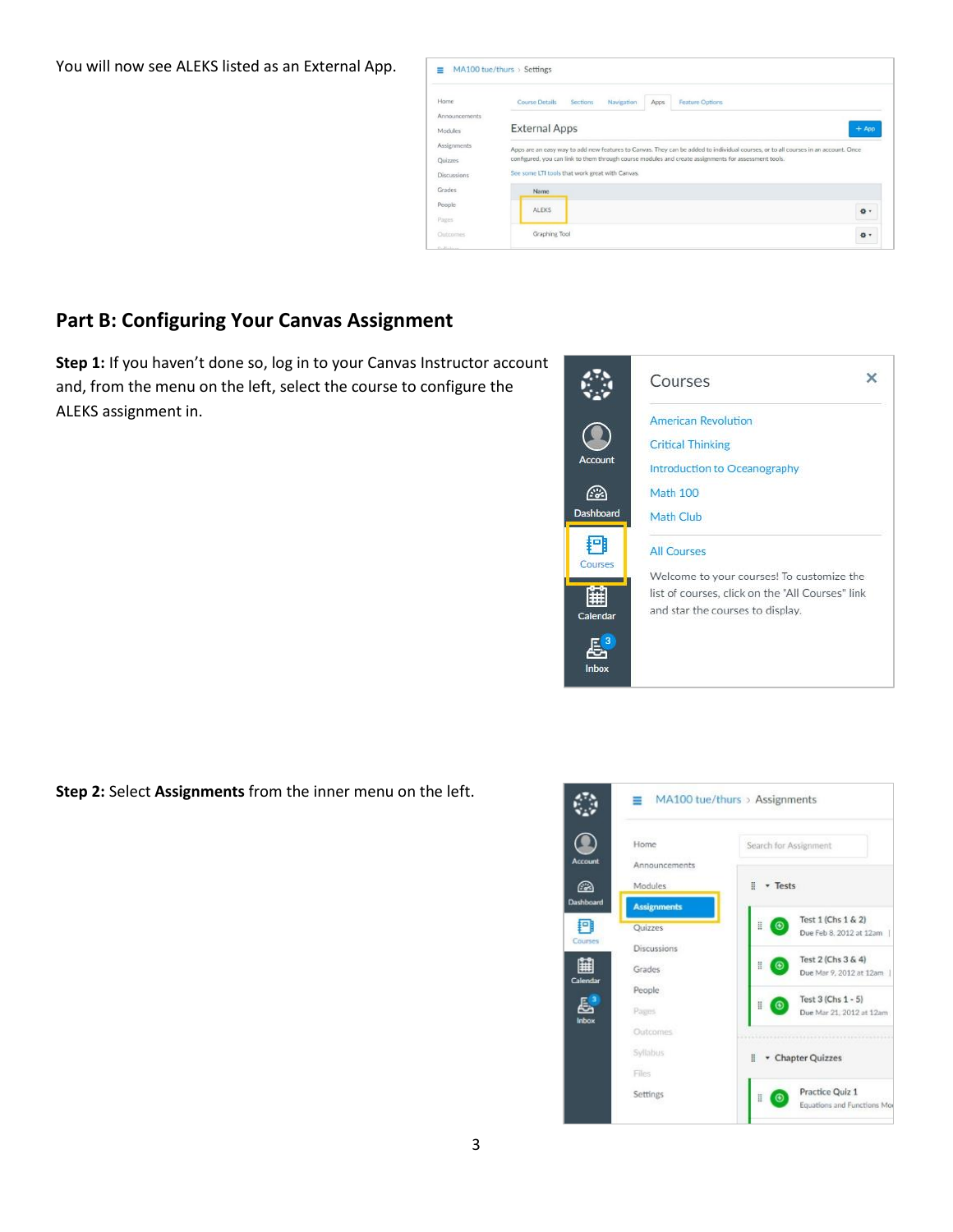

**Step 4:** In the Assignment, populate the fields for **Name** (suggestion: "ALEKS"), **Points**, **Assignment Group**, and **Display Grade as.**

**Step 5:** To populate the **Submission Type** section, follow steps 5a – 5c below.

**Step 5a:** Locate the section labeled **Submission Type**. In the pull-down menu, select **External Tool.**

| Points           | $\Omega$ |                                                                    |   |      |  |
|------------------|----------|--------------------------------------------------------------------|---|------|--|
| Assignment Group | Tests    |                                                                    | ۷ |      |  |
| Display Grade as | Points   |                                                                    |   |      |  |
|                  |          | Do not count this assignment towards the final grade               |   |      |  |
| Submission Type  |          | <b>External Tool</b>                                               | ٠ |      |  |
|                  |          | <b>External Tool Options</b><br>Enter or find an External Tool URL |   |      |  |
|                  | Ø        | http://www.example.com/launch                                      |   | Find |  |
|                  | 田        | Load This Tool In A New Tab                                        |   |      |  |

**Step 5b:** Under the field for **Enter or find an External Tool URL**, select **Find.**

|                             | <b>External Tool</b>               |  |      |  |
|-----------------------------|------------------------------------|--|------|--|
|                             | <b>External Tool Options</b>       |  |      |  |
|                             | Enter or find an External Tool URL |  |      |  |
| $\ell_2$                    | http://www.example.com/launch      |  | Find |  |
| Load This Tool In A New Tab |                                    |  |      |  |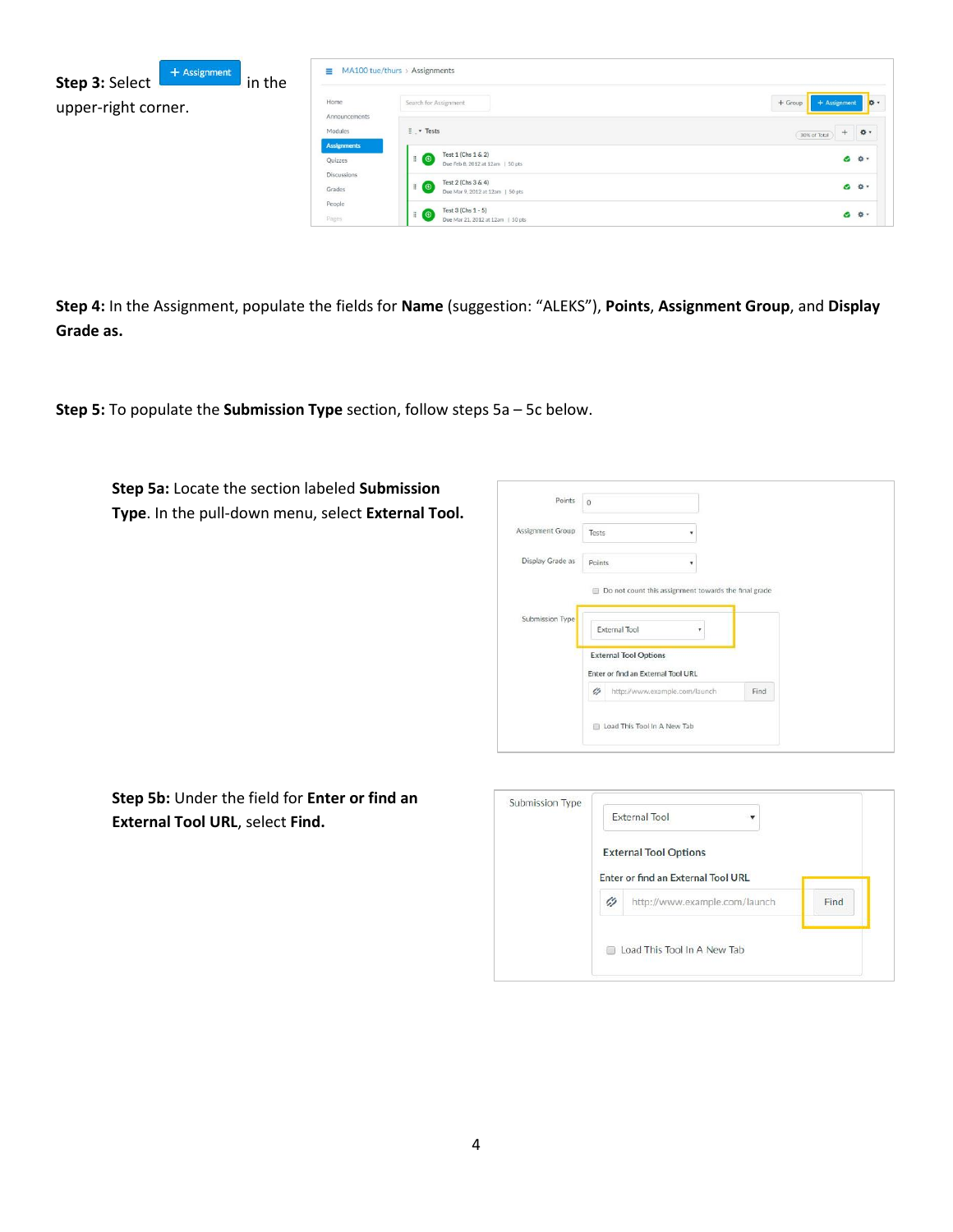**Step 5c:** Select **ALEKS** in the list of External Tools, then click **Select.**



**Step 6:** Populate the remaining fields for the Assignment. In the **Assign** section, specify which students will be assigned ALEKS, the final due date, and the availability window.

**Step 7:** Select **Save** if you'd like to publish the Assignment later, or **Save & Publish** if you'd like to publish it now.

**Step 8:** You will either be redirected to ALEKS automatically, or see a screen displaying "Launching ALEKS in New Window." If you see the "Launching ALEKS in New Window" screen, click to open ALEKS.

- $\triangleright$  If you haven't yet paired your Canvas account with your ALEKS Instructor account, a screen will display "Have you used ALEKS before?" *(continue with Step 9)*
- $\triangleright$  If you've already paired your Canvas account with your ALEKS Instructor account, you'll navigate directly to your ALEKS Instructor account *(skip Step 9 and proceed to Step 10)*

| <b>ALEKS</b>                                                                                 | HOME |
|----------------------------------------------------------------------------------------------|------|
| Welcome to ALEKS!                                                                            |      |
| Have you used ALEKS before?                                                                  |      |
| No. I am new to ALEKS                                                                        |      |
| Yes, I want to use my existing ALEKS account                                                 |      |
| » Continue                                                                                   |      |
| Copyright @ 2017 UC Regents and ALEKS Corporation                                            |      |
| ALEKS <sup>®</sup> is a registered trademark of ALEKS Corporation.<br>Terms of Use - Privacy |      |

**Step 9:** Select either **No, I am new to ALEKS** or **Yes, I want to use my existing ALEKS account,** then select **Continue.**

 **Select No, I am new to ALEKS** if you do not have an ALEKS Instructor account for the institution this Canvas course is under. You'll be asked to input your personal information so that an ALEKS account can be created for you. You must input your First Name and Last Name and select the box to agree to the ALEKS Terms of Use. Select **Continue**.

| <b>Enter Your Personal Information</b> |                                                                 |   |
|----------------------------------------|-----------------------------------------------------------------|---|
| Title                                  | (no title) $v$                                                  |   |
| First Name:                            | John.                                                           | * |
| Initial:                               |                                                                 |   |
| Last Name:                             | Doe                                                             | × |
| E-mail address:                        | <b>Optional - Enter Your E-mail Address</b><br>john@example.com |   |
|                                        |                                                                 |   |

 **Select Yes, I want to use my existing ALEKS account** if you have an existing ALEKS Instructor account at the institution this Canvas course is part of. Input your Login Name and Password then select **Continue**.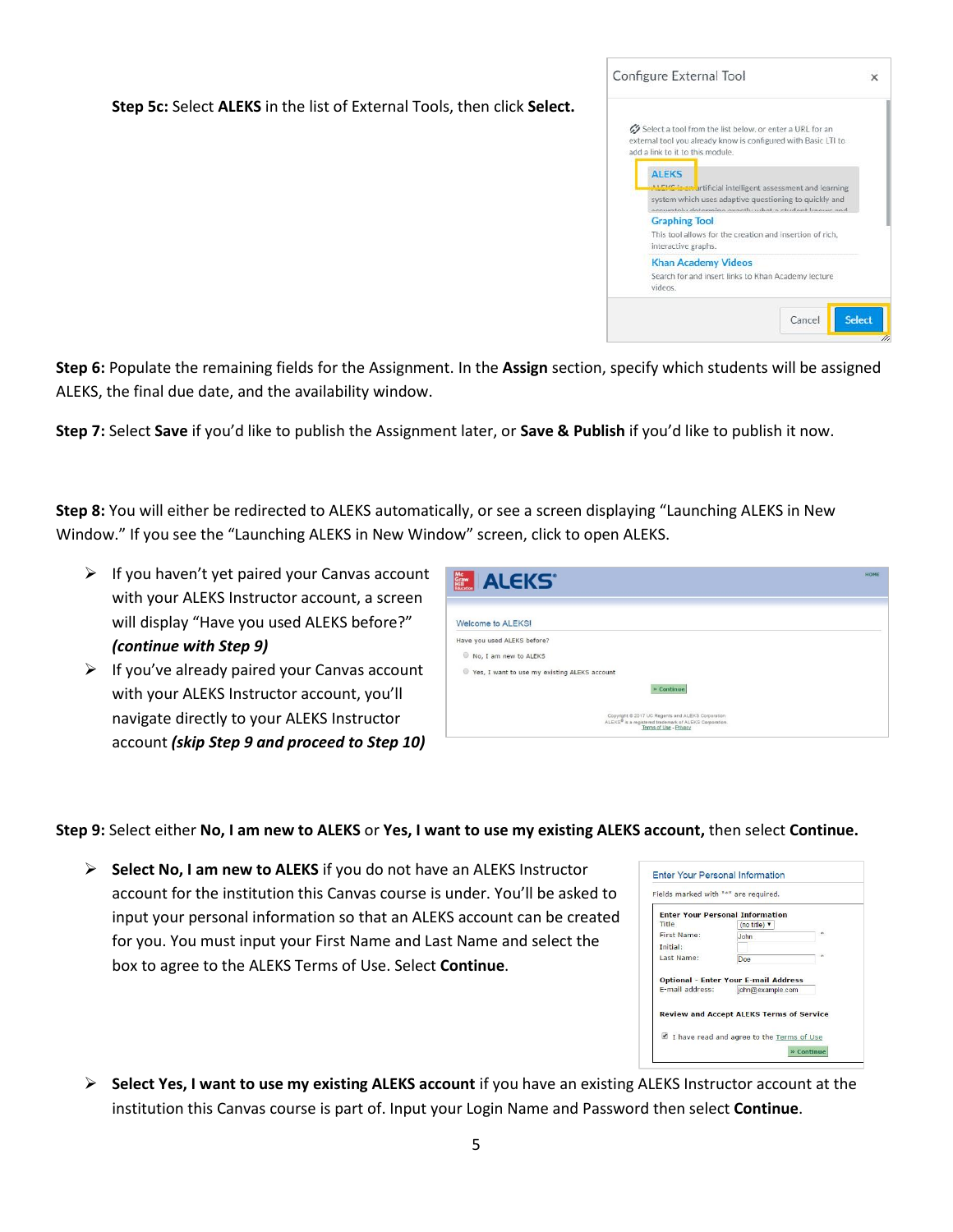After creating a new ALEKS account or using your existing ALEKS account, you'll see a notification that your ALEKS account has been securely paired with your Canvas account.

| Mc<br>Graw<br>Hill<br>Idecates<br><b>ALEKS</b>                                                                                                     | <b>NOME</b> |
|----------------------------------------------------------------------------------------------------------------------------------------------------|-------------|
| <b>Account Paired</b>                                                                                                                              |             |
| Congratulations!<br>Your ALEKS account has been securely paired with your Canvas account.<br>acurely paire<br><b>ALEKS</b><br>Canvas<br>» Continue |             |
| Copyright @ 2017 UC Regents and ALEKS Corporation<br>ALEKS <sup>®</sup> is a registered trademark of ALEKS Corporation.<br>Terms of Use - Privacy  |             |

**Step 10:** Choose from the available options to pair your Canvas course with an ALEKS class.

| <b>Class Pairing</b>         |                                                                    |
|------------------------------|--------------------------------------------------------------------|
| Pair your Canvas class with: | Choose one of the following options to pair your class with ALEKS. |
|                              | <b>A New ALEKS Class</b>                                           |
|                              | An Existing ALEKS Class At This Institution                        |
|                              | A Copy of an Existing ALEKS Class At This Institution              |

Or bypass the pairing of this class for now to perform advanced administrative duties in ALEKS.

|                 | Choose one of the following options to pair your class with ALEKS.<br>Pair your Canvas class with:                                                                                                                   |
|-----------------|----------------------------------------------------------------------------------------------------------------------------------------------------------------------------------------------------------------------|
|                 | <b>A New ALEKS Class</b>                                                                                                                                                                                             |
|                 | An Existing ALEKS Class At This Institution<br>Instructor My Classes<br>$\pmb{\mathrm{v}}$<br>Class Math 100 - tues/thurs<br>Continue<br>$\pmb{\mathrm{v}}$<br>A Copy of an Existing ALEKS Class At This Institution |
| <b>CALL AND</b> | A Copy of an Existing ALEKS Class, by Class Code Any<br><b>Institution</b>                                                                                                                                           |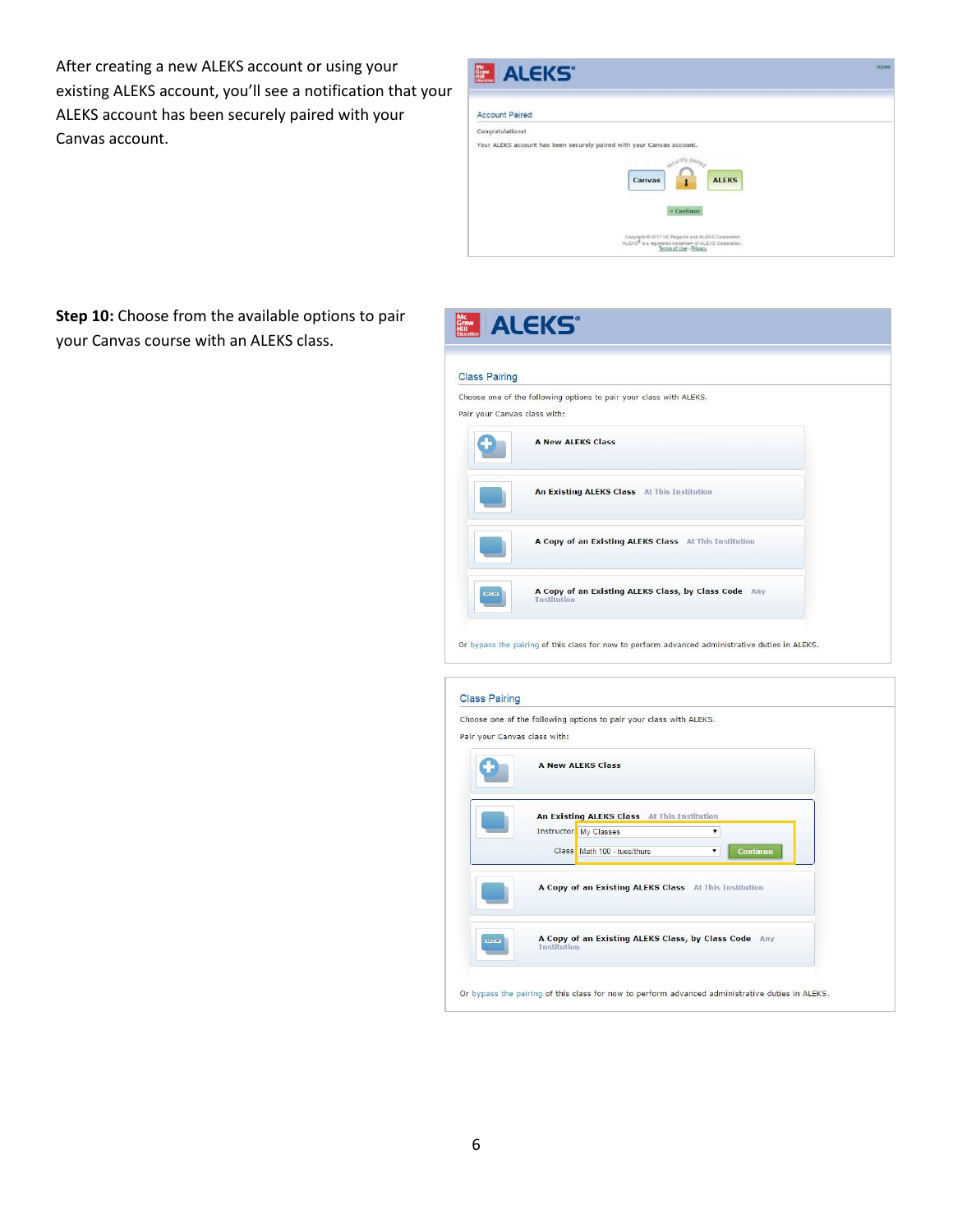After setting up a new class or choosing an existing ALEKS class, you'll see a notification that your ALEKS class has been securely paired with your Canvas course.



### **Part C: Your ALEKS Assignment**

**Step 1:** In the Canvas course that you securely paired, you will now see a new Assignment labeled "ALEKS". Select that link at any time to navigate to ALEKS.

| H<br><b>v</b> Tests |                                   |  |
|---------------------|-----------------------------------|--|
| H                   | Test 1 (Chs 1 & 2)                |  |
| $\odot$             | Due Feb 8, 2012 at 12am   50 pts  |  |
| Ë<br>$\odot$        | Test 2 (Chs 3 & 4)                |  |
|                     | Due Mar 9, 2012 at 12am   50 pts  |  |
| H<br>$\Theta$       | Test 3 (Chs 1 - 5)                |  |
|                     | Due Mar 21, 2012 at 12am   50 pts |  |
|                     | <b>ALEKS</b>                      |  |

#### If the ALEKS Assignment is unpublished and you'd like it to be published, select the **Publish** icon.



#### The ALEKS Assignment display will change to **Published**:

| <b>ALEKS</b><br>ä.<br>.<br>Available until Jun 30   Due Jun 29 at 11:59pm   100 pts |  |
|-------------------------------------------------------------------------------------|--|
|-------------------------------------------------------------------------------------|--|

**Step 2:** To view the ALEKS Assignment in the Canvas course's Gradebook, select **Grades** from the menu on the left.